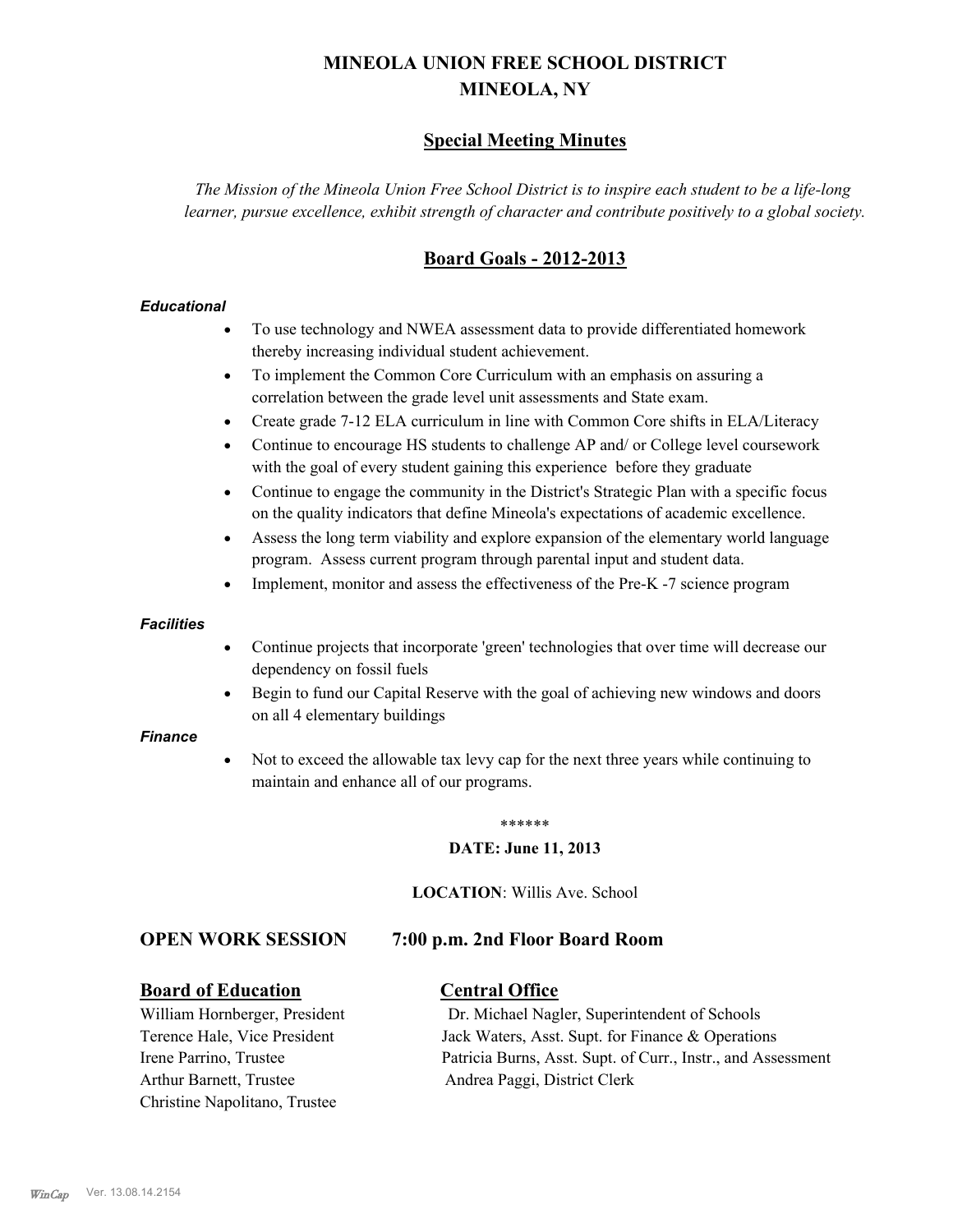**A. Call to Order- 7:05pm** 

**B. Pledge of Allegiance**

**C. Reading of Mission-** Terence Hale

**D. Moment of Silent Meditation**

**E. Dais & Visitor Introductions** 

## **F. New Business**

**RESOLUTION # 65- IT IS HEREBY RESOLVED** that the Board of Education appoints Harris Beach PLLC as special counsel to represent the Board and Terence Hale individually in Matter of Irene Parrino v.Terence Hale and the Mineola Board of Education at an hourly rate of \$200 per hour.

**Motion:** Arthur Barnett **Second:** Christine Napolitano

Discussion: Mr. Barnett asked Ms. Parrino, if given the fact that Mr. Hale has already agreed to resign, she would withdraw this suit in order to prevent the need for this action. Ms. Parrino stated she would not and stated that the District does not have to respond formally. Mr. Barnett disagreed and stated that we need to respond and therefore must hire legal counsel. Mr. Hornberger stated that based on the advice of two different legal counsels, the District must respond if Ms. Parrino does not withdraw the papers. Mr. Barnett also asked Ms. Parrino if she has released the petition and back-up documents to the press and Ms. Parrino stated that she is neither denying nor responding to that question. Mr. Barnett stated that he has an issue with how information is being released and the fact that taxpayer money will be spent on this matter. Ms. Parrino stated that this could have been handled differently and Mr. Barnett stated the Board took their advice from legal counsel. Mr. Hornberger stated that as the matter stands; if the petition is not being withdrawn then the district must hire legal counsel. No further discussion and the Board was polled on the Resolution.

Yes: Christine Napolitano **No:** Terence Hale William Hornberger

Arthur Barnett **Abstain:** Irene Parrino

**Passed:** Yes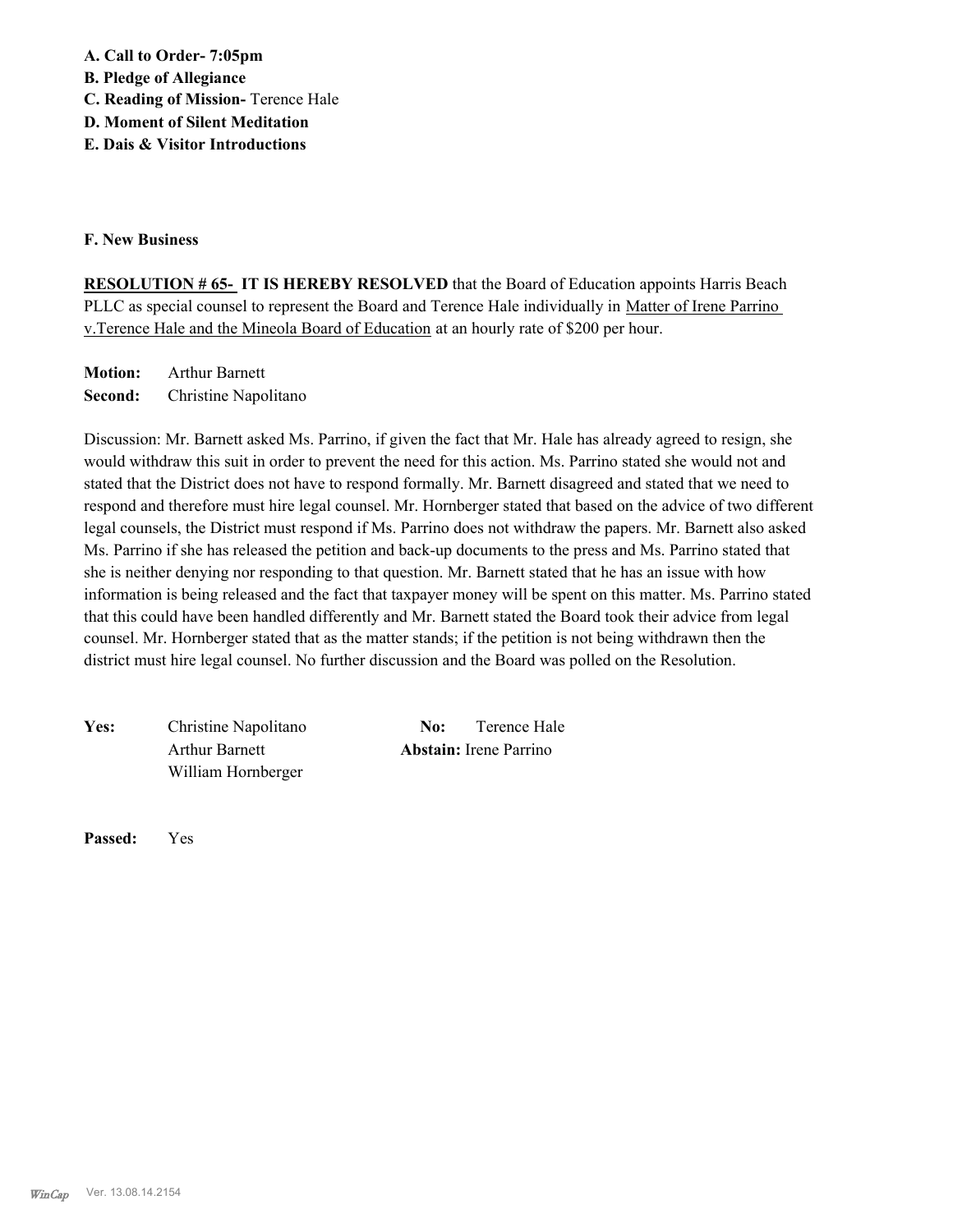## **G. Superintendent's Report**

### Superintendent of Schools' Reports for 6/11/13:

#### 1. Discussion of filling vacant seat

The Superintendent stated that the Board can decide how to fill the vacant seat and there is not a set way of how this must be done. He presented the following options: the district could hold a special election or an individual can be appointed. If an individual is appointed, the Board would need to deternine how they would find their candidates. Mr. Hornberger inquired what the time frame would be for filing this vacant seat and the response was that the Re-organization meeting would be the earliest date. The Board was in agreement that they are against holding a Special Election due to the cost. Mr. Hale stated he feels that this should be a Board Action. Ms. Napolitano stated that she would like this handled as quickly as possible in order for the Board to get back to business. The Superintendent stated that the Board should decide now on the plan to proceed and recommends locking in dates. Mr. Barnett stated that letters of interest should be sent to the District Clerk and this should be posted in the local papers. Mr. Hornberger stated that he does not see the need to rush this decision and doesn't see a difference in deciding 6/27 or 7/2. The Superintendent stated that it is possible to come out of executive session on 7/2 and appoint the candidate. Mr. Barnett questioned how the interview process would take place and if all candidates would be interviewed. He also stated that he does not want to be making a decision on 7/2. He suggests have candidates submit letters of interest and the Board will decide, no interviews. Mr. Hornberger stated that he disagrees on the timeframe and feels the Board can function even if the slot is not filled by 7/2. He also stated that he feels that the Board should interview all interested candidates. The Superintendent suggested the following compromise: start the re-org meeting earlier, go into executive session, interview the candidates and make a decision. Ms. Navarra will be seated and then the individual can be appointed. Ms. Napolitano is in agreement with the compromise and stated that she wants this process done. It was stated that if a deadline of 6/25 is set for the letters of interest, a decision can be made based upon the response of how the Board should proceed. The letters of interest will be submitted to the District Clerk by the end of the work day on 6/25. This information will be posted on the District website and the local papers. The Board will interview all candidates; dates to be determined. Mr. Hornberger stated that he feels that if an individual expresses interest then it is important for the Board to meet with them. The interested candidates will be notified when their letter is received and their interview date and time. The Board also discussed Ms. Navarra's role in the process. Mr. Hornberger asked the Board if there was any other discussion and the Board stated there was not anything further.

### Superintendent Comments

The Superintendent had no additional comments.

A motion was made by Mr. Barnett to allow public comment and the motion was second by Ms. Napolitano. The Board was polled and all were in favor. Mr. Hornberger opened the floor to public comment. A parent/resident asked for clarification of the need for legal counsel since Mr. Hale has already agreed to resign. Mr. Hornberger stated that based on legal advice, unless the petition is withdrawn the District must respond. The Superintendent added that the Commisioner of Education would look at the petition and he needs to be aware of both sides. Another parent/resident asked for clarification for the reasoning for hiring outside counsel and the Superintendent stated that this is for neutrality. There were no further comments.